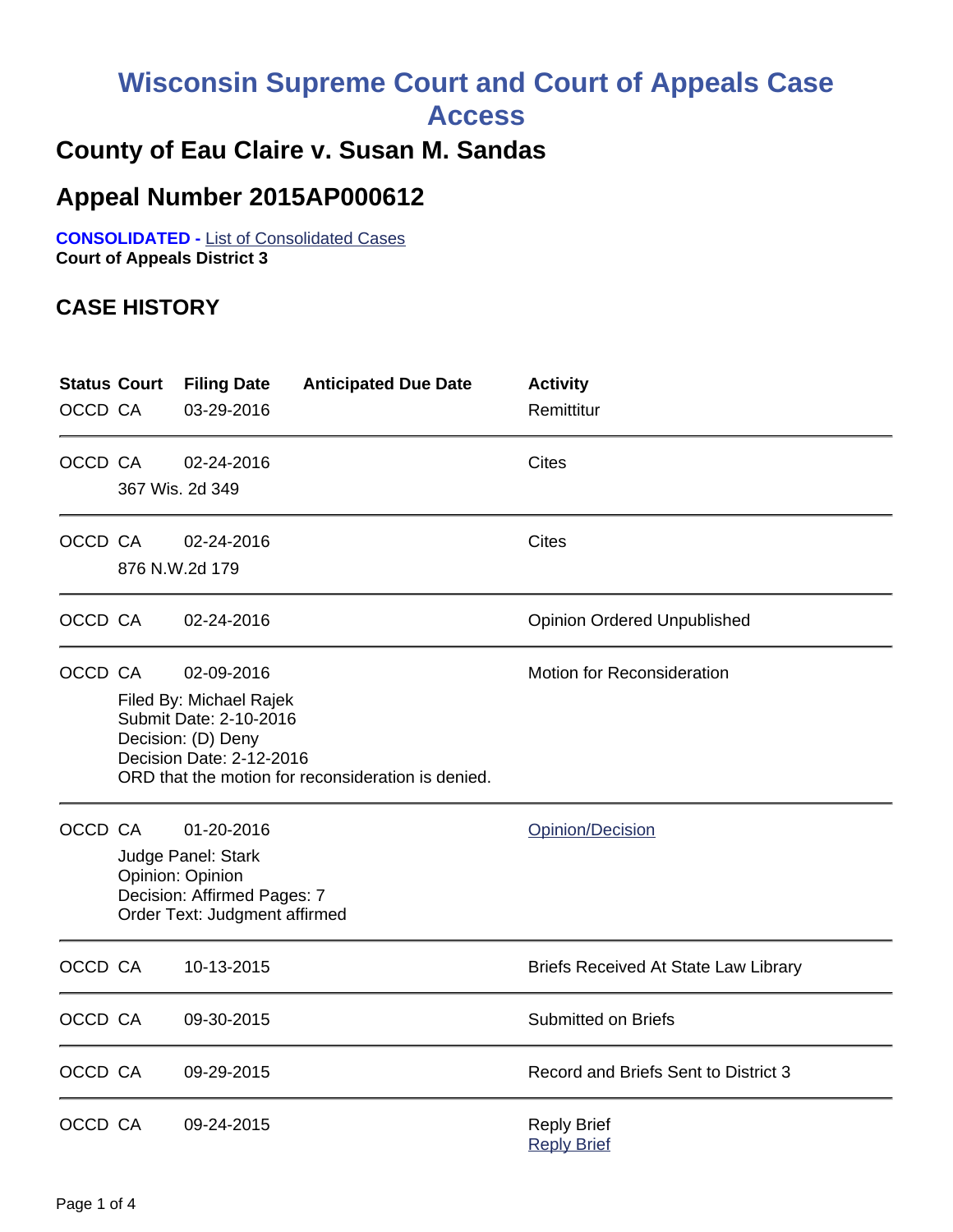| OCCD CA |                                                                                                                                                                                                                                                                                                                                                          | 09-16-2015                                                                                                                                                                                                                                                                                                                                                                       | <b>Motion to Extend Time</b>                              |  |  |  |
|---------|----------------------------------------------------------------------------------------------------------------------------------------------------------------------------------------------------------------------------------------------------------------------------------------------------------------------------------------------------------|----------------------------------------------------------------------------------------------------------------------------------------------------------------------------------------------------------------------------------------------------------------------------------------------------------------------------------------------------------------------------------|-----------------------------------------------------------|--|--|--|
|         | Filed By: Michael Rajek<br>Submit Date: 9-16-2015<br>Decision: (G) Grant<br>Decision Date: 9-16-2015                                                                                                                                                                                                                                                     |                                                                                                                                                                                                                                                                                                                                                                                  |                                                           |  |  |  |
|         |                                                                                                                                                                                                                                                                                                                                                          | ORD court grants extension to 9/24/15.<br>See BRY event due on 9-24-2015                                                                                                                                                                                                                                                                                                         |                                                           |  |  |  |
| OCCD CA |                                                                                                                                                                                                                                                                                                                                                          | 09-02-2015                                                                                                                                                                                                                                                                                                                                                                       | <b>Rejected Electronic Document</b>                       |  |  |  |
|         |                                                                                                                                                                                                                                                                                                                                                          | Comment: Two electronic versions of the Respondent's brief for these consolidated appeals were<br>uploaded for an unknown reason. When appeals are consolidated you need only file one electronic<br>copy of documents. One version of the brief has been accepted for filing and this version is rejected to<br>avoid duplicity in the electronic document queue for this case. |                                                           |  |  |  |
| OCCD CA |                                                                                                                                                                                                                                                                                                                                                          | 09-02-2015                                                                                                                                                                                                                                                                                                                                                                       | <b>E-Filing Certification</b>                             |  |  |  |
|         |                                                                                                                                                                                                                                                                                                                                                          | <b>Comment: BRS</b>                                                                                                                                                                                                                                                                                                                                                              |                                                           |  |  |  |
| OCCD CA |                                                                                                                                                                                                                                                                                                                                                          | 09-02-2015                                                                                                                                                                                                                                                                                                                                                                       | Brief of Respondent(s)<br><b>Brief of Respondent</b>      |  |  |  |
|         |                                                                                                                                                                                                                                                                                                                                                          | Filed By: Meri Larson                                                                                                                                                                                                                                                                                                                                                            |                                                           |  |  |  |
| OCCD CA |                                                                                                                                                                                                                                                                                                                                                          | 07-20-2015                                                                                                                                                                                                                                                                                                                                                                       | Motion to Extend Time                                     |  |  |  |
|         | Filed By: Meri Larson<br>Submit Date: 7-20-2015<br>Decision: (G) Grant<br>Decision Date: 7-22-2015<br>ORD that the time for filing the respondent's brief is extended to 8/28/15.<br>See BRS event due on 8-28-2015                                                                                                                                      |                                                                                                                                                                                                                                                                                                                                                                                  |                                                           |  |  |  |
| OCCD CA |                                                                                                                                                                                                                                                                                                                                                          | 06-26-2015                                                                                                                                                                                                                                                                                                                                                                       | Certificate of Filing by Mail                             |  |  |  |
|         |                                                                                                                                                                                                                                                                                                                                                          | <b>Comment: BAP</b>                                                                                                                                                                                                                                                                                                                                                              |                                                           |  |  |  |
| OCCD CA |                                                                                                                                                                                                                                                                                                                                                          | 06-25-2015                                                                                                                                                                                                                                                                                                                                                                       | Brief & Appx of Appellant(s)<br><b>Brief of Appellant</b> |  |  |  |
|         | Filed By: Michael Rajek                                                                                                                                                                                                                                                                                                                                  |                                                                                                                                                                                                                                                                                                                                                                                  |                                                           |  |  |  |
| OCCD CA |                                                                                                                                                                                                                                                                                                                                                          | 06-16-2015                                                                                                                                                                                                                                                                                                                                                                       | <b>Motion for Miscellaneous Relief</b>                    |  |  |  |
|         | Filed By: Michael Rajek<br>Submit Date: 6-16-2015<br>Decision: (O) Other<br>Decision Date: 6-18-2015<br>ORD that the briefs submitted June 12, 2015 are deemed withdrawn. FRO that the time for filing the<br>appellant's corrected brief is extended to June 26, 2015.<br>Comment: Motion to File Amended Brief and Appendix of the Defendant-Appellant |                                                                                                                                                                                                                                                                                                                                                                                  |                                                           |  |  |  |
| OCCD CA |                                                                                                                                                                                                                                                                                                                                                          | 06-12-2015                                                                                                                                                                                                                                                                                                                                                                       | Brief & Appx of Appellant(s)                              |  |  |  |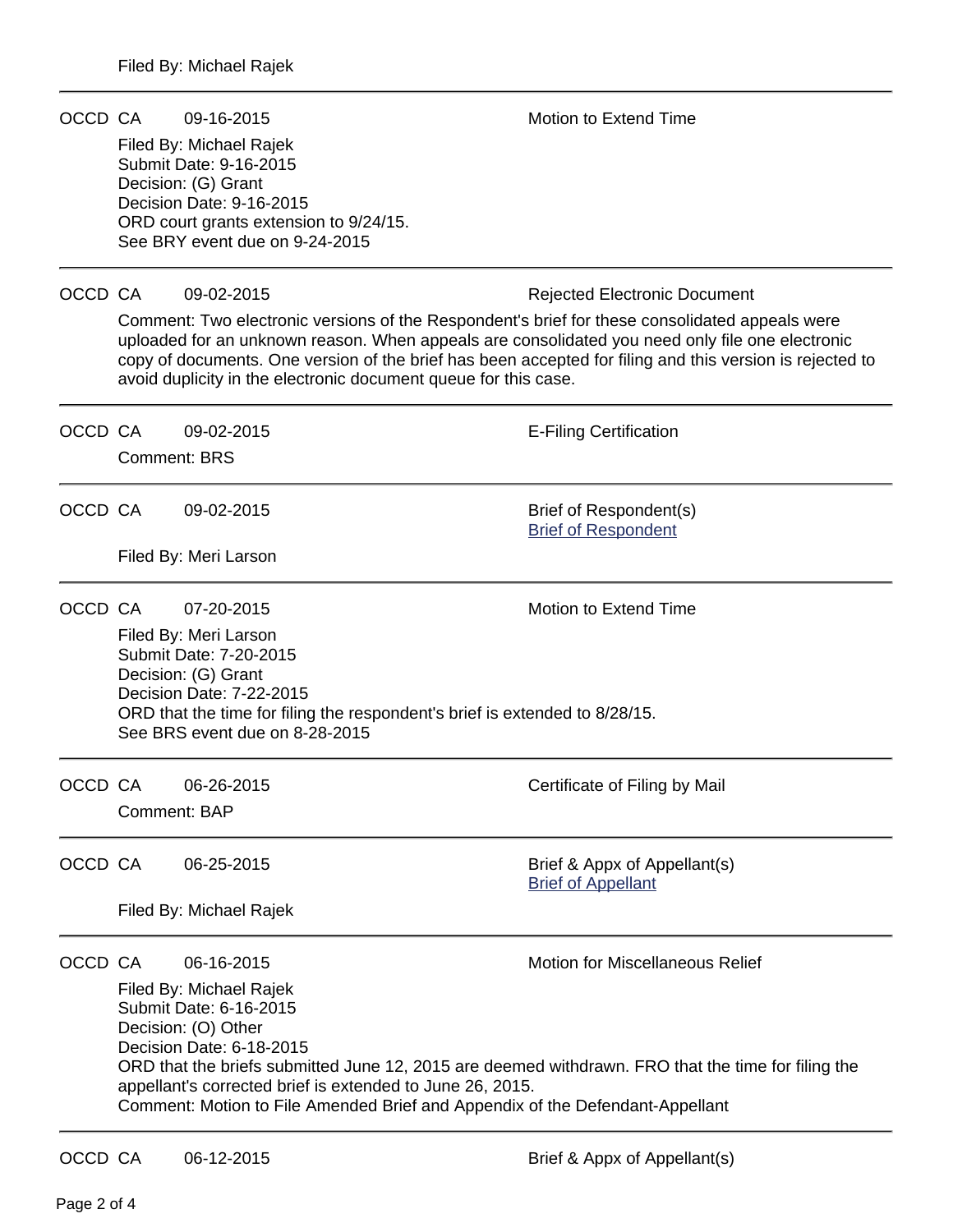#### Comment: \*\*BRIEF FILED 6/12/15 WITHDRAWN PER CTO 6/18/15\*\*

| OCCD CA |                                                                                                  | 06-08-2015                                                                                                                                                                                                                                | <b>Motion for Miscellaneous Relief</b>   |  |  |  |
|---------|--------------------------------------------------------------------------------------------------|-------------------------------------------------------------------------------------------------------------------------------------------------------------------------------------------------------------------------------------------|------------------------------------------|--|--|--|
|         |                                                                                                  | Filed By: Michael Rajek<br>Submit Date: 6-8-2015<br>Decision: (G) Grant<br>Decision Date: 6-9-2015<br>ORD that the filing fee for No. 2015AP613 is waived.<br>Comment: Motion for Waiver of Fee (re: 15AP613, fee pd in full for 15AP612) |                                          |  |  |  |
|         |                                                                                                  |                                                                                                                                                                                                                                           |                                          |  |  |  |
| OCCD CA |                                                                                                  | 06-05-2015                                                                                                                                                                                                                                | Motion to Extend Time                    |  |  |  |
|         |                                                                                                  | Filed By: Michael Rajek<br>Submit Date: 6-8-2015<br>Decision: (G) Grant<br>Decision Date: 6-8-2015<br>ORD court grants extension to 6/15/15.<br>See BAP event due on 6-15-2015                                                            |                                          |  |  |  |
| OCCD CA |                                                                                                  | 04-29-2015                                                                                                                                                                                                                                | Record                                   |  |  |  |
|         |                                                                                                  | Comment: 1-1 to 30-1 (combined record with 2014AP613)                                                                                                                                                                                     |                                          |  |  |  |
| OCCD CA |                                                                                                  | 04-21-2015                                                                                                                                                                                                                                | Response                                 |  |  |  |
|         | Comment: Response to Motion for Stay of Sentence Pending Outcome of Appeal, filed by ADA Larson. |                                                                                                                                                                                                                                           |                                          |  |  |  |
| OCCD CA |                                                                                                  | 04-20-2015                                                                                                                                                                                                                                | <b>Motion for Stay</b>                   |  |  |  |
|         |                                                                                                  | Filed By: Michael Rajek<br>Submit Date: 4-20-2015<br>Decision: (D) Deny<br>Decision Date: 4-21-2015<br>ORD that the motion is denied.<br>Comment: Motion for Stay of Sentence Imposed Pending Outcome of Appeal WIS. STAT. 809.12         |                                          |  |  |  |
| OCCD CA |                                                                                                  | 04-13-2015                                                                                                                                                                                                                                | <b>Consolidated Case</b>                 |  |  |  |
|         | Comment: [2015AP000613, 2015AP000612]                                                            |                                                                                                                                                                                                                                           |                                          |  |  |  |
| OCCD CA |                                                                                                  | 04-13-2015<br>Court Reporter Name: (Olson, Maridee)                                                                                                                                                                                       | Court Reporter's Statement-Trans.        |  |  |  |
| OCCD CA |                                                                                                  | 04-10-2015                                                                                                                                                                                                                                | <b>Transcript filed in Circuit Court</b> |  |  |  |
| OCCD CA |                                                                                                  | 04-07-2015<br>Filed By: Michael Rajek<br><b>Status: Ordered</b>                                                                                                                                                                           | <b>Statement on Transcript</b>           |  |  |  |
| OCCD CA |                                                                                                  | 04-03-2015                                                                                                                                                                                                                                | Case to proceed under RAP                |  |  |  |